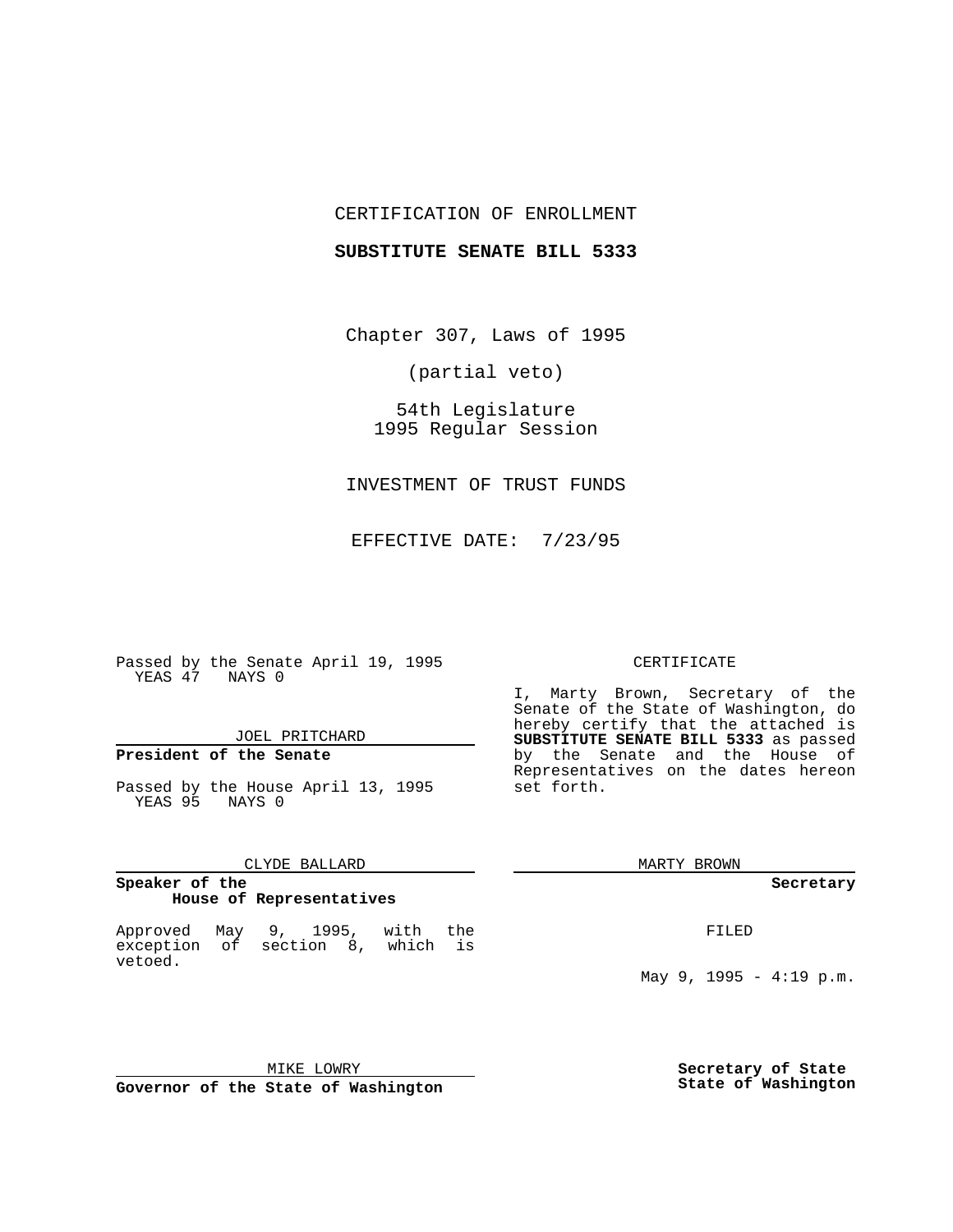## **SUBSTITUTE SENATE BILL 5333** \_\_\_\_\_\_\_\_\_\_\_\_\_\_\_\_\_\_\_\_\_\_\_\_\_\_\_\_\_\_\_\_\_\_\_\_\_\_\_\_\_\_\_\_\_\_\_

\_\_\_\_\_\_\_\_\_\_\_\_\_\_\_\_\_\_\_\_\_\_\_\_\_\_\_\_\_\_\_\_\_\_\_\_\_\_\_\_\_\_\_\_\_\_\_

AS AMENDED BY THE HOUSE

Passed Legislature - 1995 Regular Session

**State of Washington 54th Legislature 1995 Regular Session**

**By** Senate Committee on Law & Justice (originally sponsored by Senators Smith, Long and Johnson)

Read first time 02/02/95.

 AN ACT Relating to investment of trust funds; amending RCW 11.100.010, 11.100.020, 11.100.035, and 11.100.130; adding new sections to chapter 11.100 RCW; creating a new section; providing an effective date; and declaring an emergency.

5 BE IT ENACTED BY THE LEGISLATURE OF THE STATE OF WASHINGTON:

6 **Sec. 1.** RCW 11.100.010 and 1985 c 30 s 63 are each amended to read 7 as follows:

8 Any corporation, association, or person handling or investing trust 9 funds as a fiduciary shall be governed in the handling and investment 10 of such funds as in this chapter specified. A fiduciary who invests 11 and manages trust assets owes a duty to the beneficiaries of the trust 12 to comply with requirements of this chapter. The specific requirements 13 of this chapter may be expanded, restricted, eliminated, or otherwise 14 altered by provisions of the controlling instrument.

15 **Sec. 2.** RCW 11.100.020 and 1985 c 30 s 65 are each amended to read 16 as follows:

17 (1) A fiduciary is authorized to acquire and retain every kind of 18 property. In acquiring, investing, reinvesting, exchanging, selling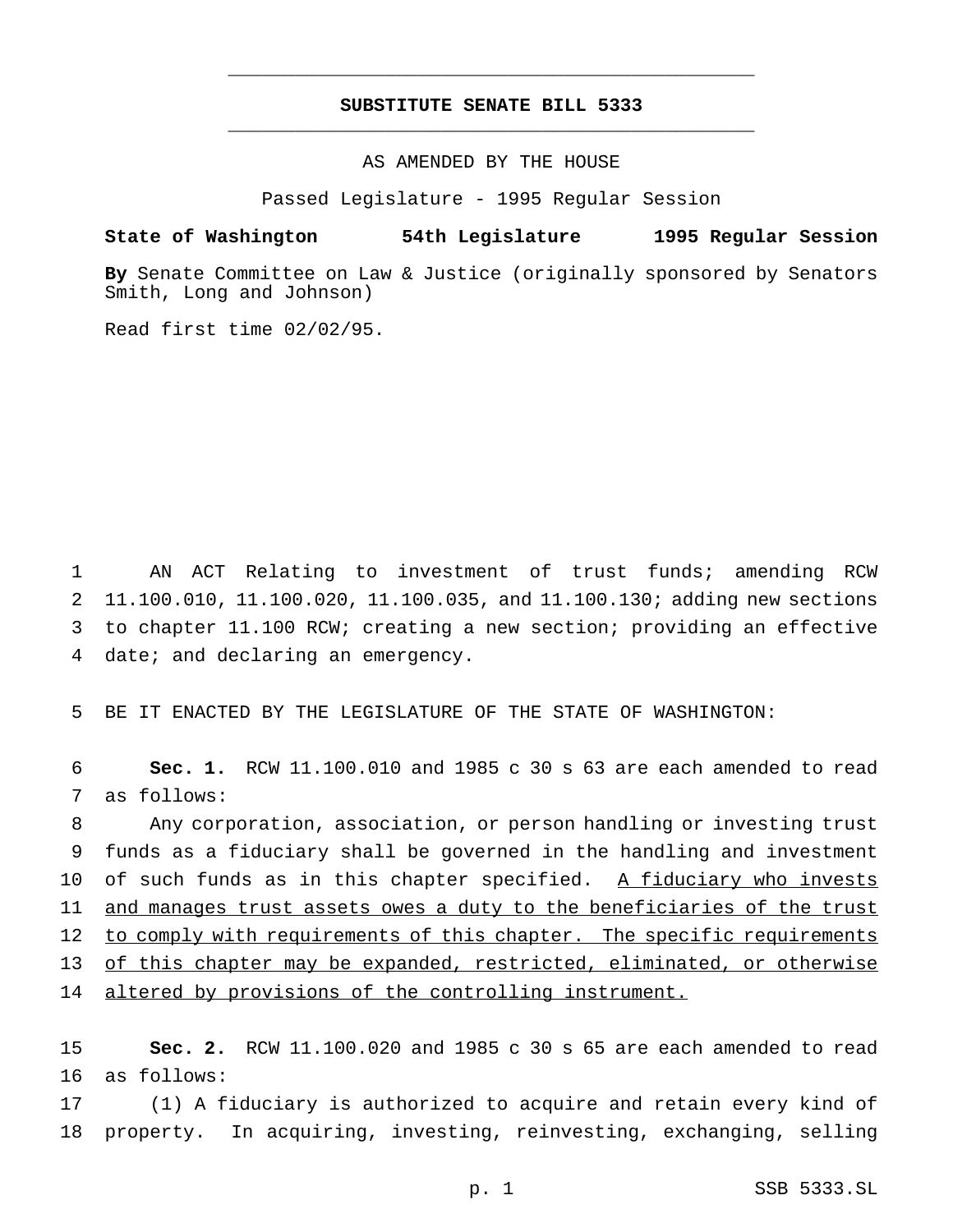and managing property for the benefit of another, a fiduciary, in determining the prudence of a particular investment, shall give due consideration to the role that the proposed investment or investment course of action plays within the overall portfolio of assets. In applying such total asset management approach, a fiduciary shall exercise the judgment and care under the circumstances then prevailing, which persons of prudence, discretion and intelligence exercise in the management of their own affairs, not in regard to speculation but in regard to the permanent disposition of their funds, and if the fiduciary has special skills or is named trustee on the basis of representations of special skills or expertise, the fiduciary is under a duty to use those skills.

 (2) Except as may be provided to the contrary in the instrument, the following are among the factors that should be considered by a fiduciary in applying this total asset management approach:

 (a) The probable income as well as the probable safety of their capital;

(b) Marketability of investments;

19 (c) General economic conditions;

20 (d) Length of the term of the investments;

21  $((\{d\}))(e)$  Duration of the trust;

 $((e))$   $(f)$  Liquidity needs;

23  $((\text{#}))$  (g) Requirements of the beneficiary or beneficiaries;

24  $((\{g\})$ )  $(h)$  Other assets of the beneficiary or beneficiaries, including earning capacity; and

26 ( $(\overline{\text{h}})$ ) (i) Effect of investments in increasing or diminishing liability for taxes.

28 (3) Within the limitations of the foregoing standard, and subject to any express provisions or limitations contained in any particular trust instrument, a fiduciary is authorized to acquire and retain every kind of property, real, personal, or mixed, and every kind of investment specifically including but not by way of limitation, debentures and other corporate obligations, and stocks, preferred or common, which persons of prudence, discretion, and intelligence acquire for their own account.

 **Sec. 3.** RCW 11.100.035 and 1994 c 221 s 68 are each amended to read as follows: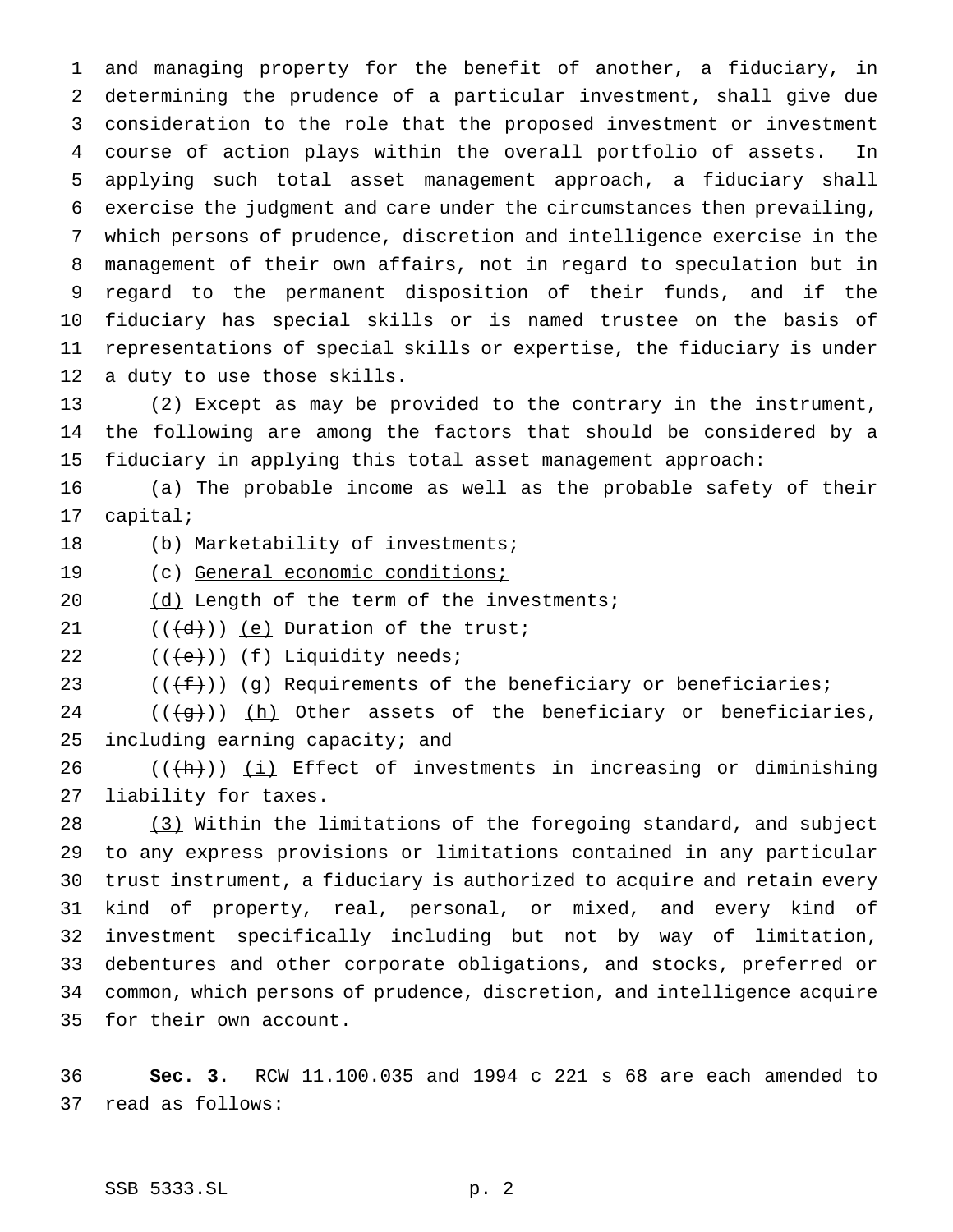(1) Within the standards of judgment and care established by law, and subject to any express provisions or limitations contained in any 3 particular trust instrument, guardians, trustees, and other fiduciaries, whether individual or corporate, are authorized to acquire and retain securities of any open-end or closed-end management type investment company or investment trust registered under the federal investment company act of 1940 as now or hereafter amended.

 (2) Within the limitations of subsection (1) of this section, whenever the trust instrument directs, requires, authorizes, or permits investment in obligations of the United States government, the 11 ((trustee)) fiduciary may invest in and hold such obligations either directly or in the form of securities of, or other interests in, an open-end or closed-end management type investment company or investment trust registered under the federal investment company act of 1940, as now or hereafter amended, if both of the following conditions are met: (a) The portfolio of the investment company or investment trust is limited to obligations of the United States and to repurchase agreements fully collateralized by such obligations; and

 (b) The investment company or investment trust takes delivery of the collateral for any repurchase agreement either directly or through an authorized custodian.

 (3) If the fiduciary is a bank or trust company, then the fact that the fiduciary, or an affiliate of the fiduciary, provides services to the investment company or investment trust such as that of an investment advisor, custodian, transfer agent, registrar, sponsor, distributor, manager, or otherwise, and is receiving reasonable compensation for those services does not preclude the bank or trust company from investing or reinvesting in the securities of the open-end or closed-end management investment company or investment trust. The fiduciary shall furnish a copy of the prospectus relating to the securities to each person to whom a regular periodic accounting would ordinarily be rendered under the trust instrument or under RCW 11.106.020, upon the request of that person. The restrictions set forth under RCW 11.100.090 may not be construed as prohibiting the fiduciary powers granted under this subsection.

 NEW SECTION. **Sec. 4.** A new section is added to chapter 11.100 RCW to read as follows: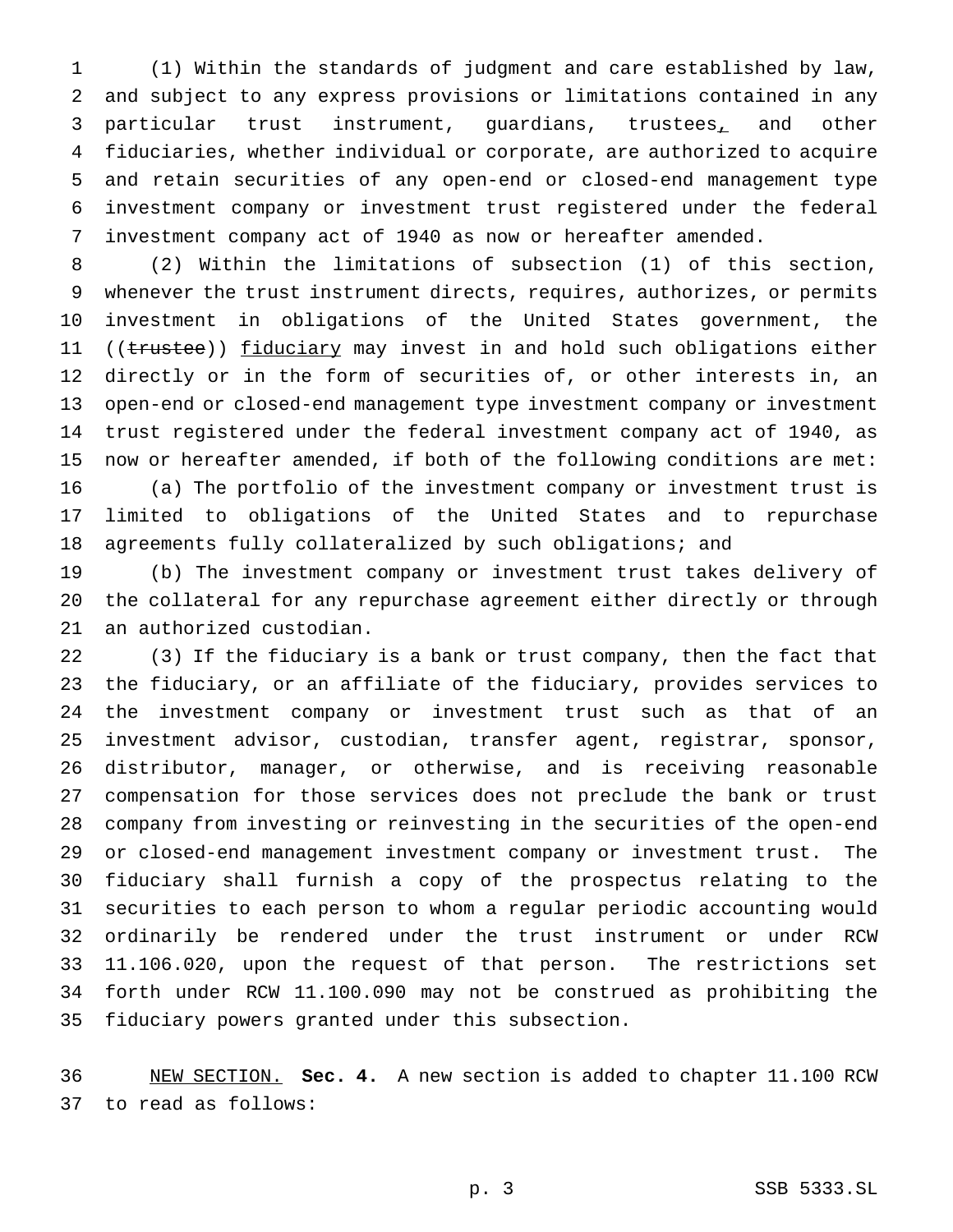A fiduciary shall invest and manage the trust assets solely in the interests of the trust beneficiaries. If a trust has two or more beneficiaries, the fiduciary shall act impartially in investing and managing the trust assets, taking into account any differing interests of the beneficiaries.

 NEW SECTION. **Sec. 5.** A new section is added to chapter 11.100 RCW to read as follows:

 Subject to the provisions of RCW 11.100.060 and any express provisions in the trust instrument to the contrary, a fiduciary shall diversify the investments of the trust unless the fiduciary reasonably determines that, because of special circumstances, the purposes of the trust are better served without diversifying.

 **Sec. 6.** RCW 11.100.130 and 1985 c 30 s 77 are each amended to read as follows:

 Whenever power or authority to direct or control the acts of a 16 ((trustee)) fiduciary or the investments of a trust is conferred directly or indirectly upon any person other than the designated trustee of the trust, such person shall be deemed to be a fiduciary and 19 shall be liable to the beneficiaries of ((said)) the trust and to the 20 designated trustee to the same extent as if he or she were a designated trustee in relation to the exercise or nonexercise of such power or authority.

 NEW SECTION. **Sec. 7.** This act applies prospectively only and not retroactively.

25 \*NEW SECTION. Sec. 8. This act is necessary for the immediate preservation of the public peace, health, or safety, or support of the state government and its existing public institutions, and shall take effect July 1, 1995.

 **\*Sec. 8 was vetoed. See message at end of chapter.** Passed the Senate April 19, 1995. Passed the House April 13, 1995. Approved by the Governor May 9, 1995, with the exception of certain items which were vetoed. Filed in Office of Secretary of State May 9, 1995.